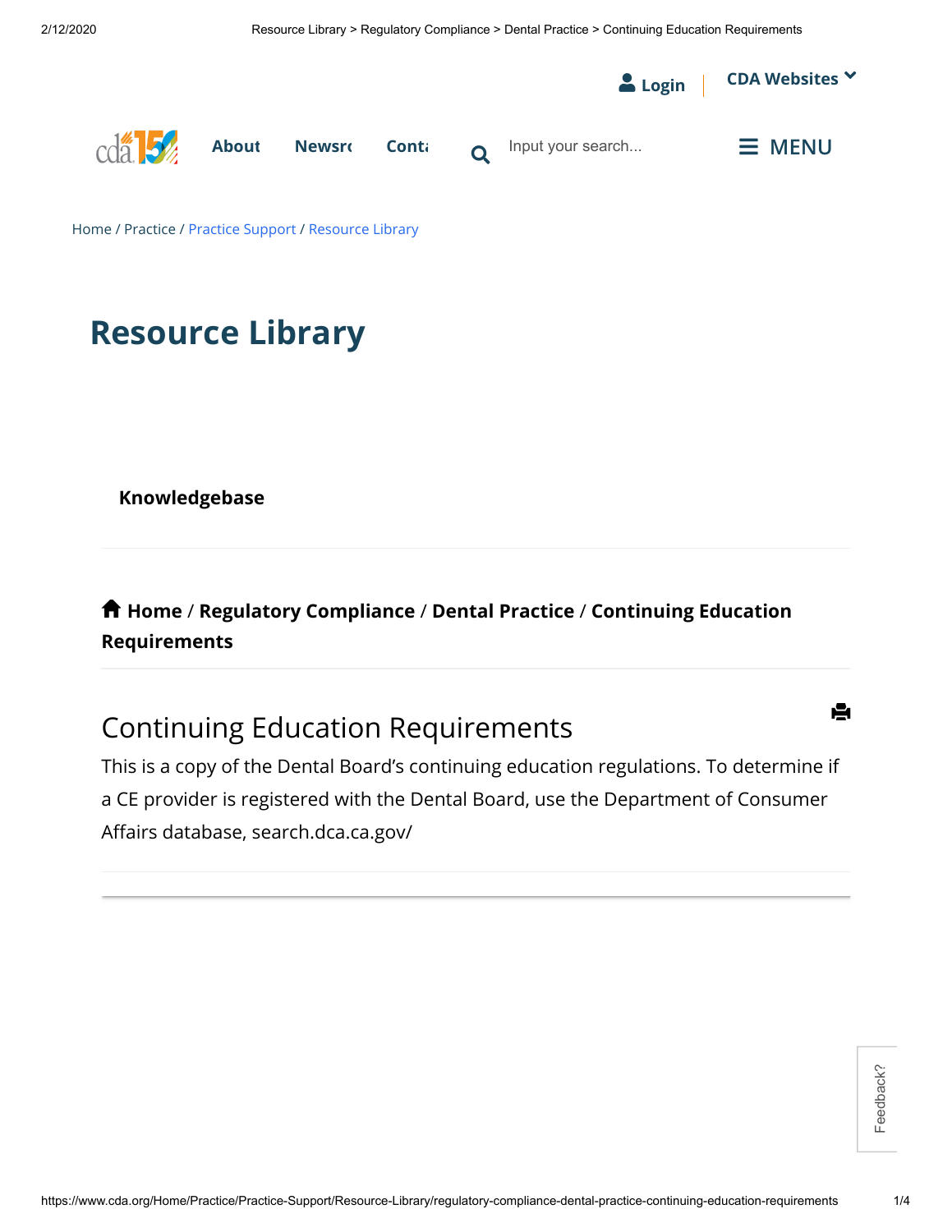

## In this section

- ✓ **[California State Mandated Reporting](https://www.cda.org/Home/Practice/Practice-Support/Resource-Library/regulatory-compliance-dental-practice-california-state-mandated-reporting)**
- ✓ **[Consent to Prescribe Opioid to a Minor](https://www.cda.org/Home/Practice/Practice-Support/Resource-Library/regulatory-compliance-dental-practice-consent-to-prescribe-opioid-to-a-minor)**
- ✓ **[Consent to Prescribe Opioid to a Minor \(Spanish\)](https://www.cda.org/Home/Practice/Practice-Support/Resource-Library/regulatory-compliance-dental-practice-consent-to-prescribe-opioid-to-a-minor-spanish)**
- ✓ **[Continuing Education Requirements](https://www.cda.org/Home/Practice/Practice-Support/Resource-Library/regulatory-compliance-dental-practice-continuing-education-requirements)**
- ✓ **[Controlled Substances Prescribing and Dispensing](https://www.cda.org/Home/Practice/Practice-Support/Resource-Library/regulatory-compliance-dental-practice-controlled-substances-prescribing-and-dispensing)**
- **[CURES 2.0 Frequently Asked Questions Controlled Substance Utilization](https://www.cda.org/Home/Practice/Practice-Support/Resource-Library/regulatory-compliance-dental-practice-cures-20-frequently-asked-questions-controlled-substance-utilization-review-and-evaluation-system)** ✓ **Review and Evaluation System**
- ✓ **[Dental Assisting Categories](https://www.cda.org/Home/Practice/Practice-Support/Resource-Library/regulatory-compliance-dental-practice-dental-assisting-categories)**
- ✓ **[Dental Materials Fact Sheet FAQ](https://www.cda.org/Home/Practice/Practice-Support/Resource-Library/regulatory-compliance-dental-practice-dental-materials-fact-sheet-faq)**
- ✓ **[Dental Practice Marketing and Advertising 101](https://www.cda.org/Home/Practice/Practice-Support/Resource-Library/regulatory-compliance-dental-practice-dental-practice-marketing-and-advertising-101)**
- ✓ **[Fictitious Business Name](https://www.cda.org/Home/Practice/Practice-Support/Resource-Library/regulatory-compliance-dental-practice-fictitious-business-name)**
- ✓ **[Guide to Dental Practice Act Compliance](https://www.cda.org/Home/Practice/Practice-Support/Resource-Library/regulatory-compliance-dental-practice-guide-to-dental-practice-act-compliance)**

Feedback?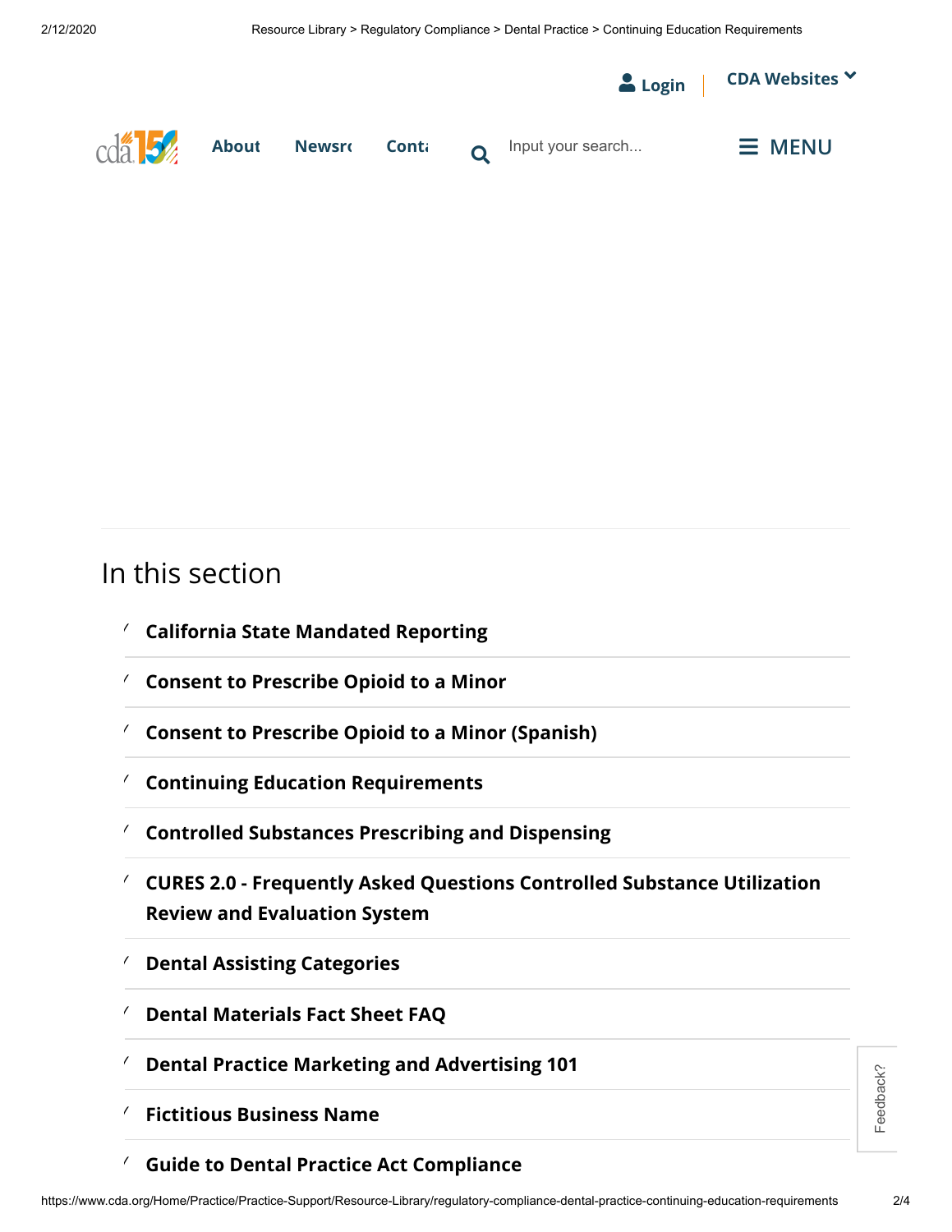

## **[Patient Records - Requirements and Best Practices](https://www.cda.org/Home/Practice/Practice-Support/Resource-Library/regulatory-compliance-privacy-and-hipaa-patient-records-requirements-and-best-practices)** ✓

Regulatory Compliance / Privacy and HIPAA

**[Dental Radiographic Film Quality Assurance Requirements](https://www.cda.org/Home/Practice/Practice-Support/Resource-Library/regulatory-compliance-dental-practice-dental-radiographic-film-quality-assurance-requirements)** ✓

Regulatory Compliance / Environment and Radiation

<sup>*(*</sup> Nondiscrimination Requirements under the Affordable Care Act (zip file) **Section 1557**

Feedback?